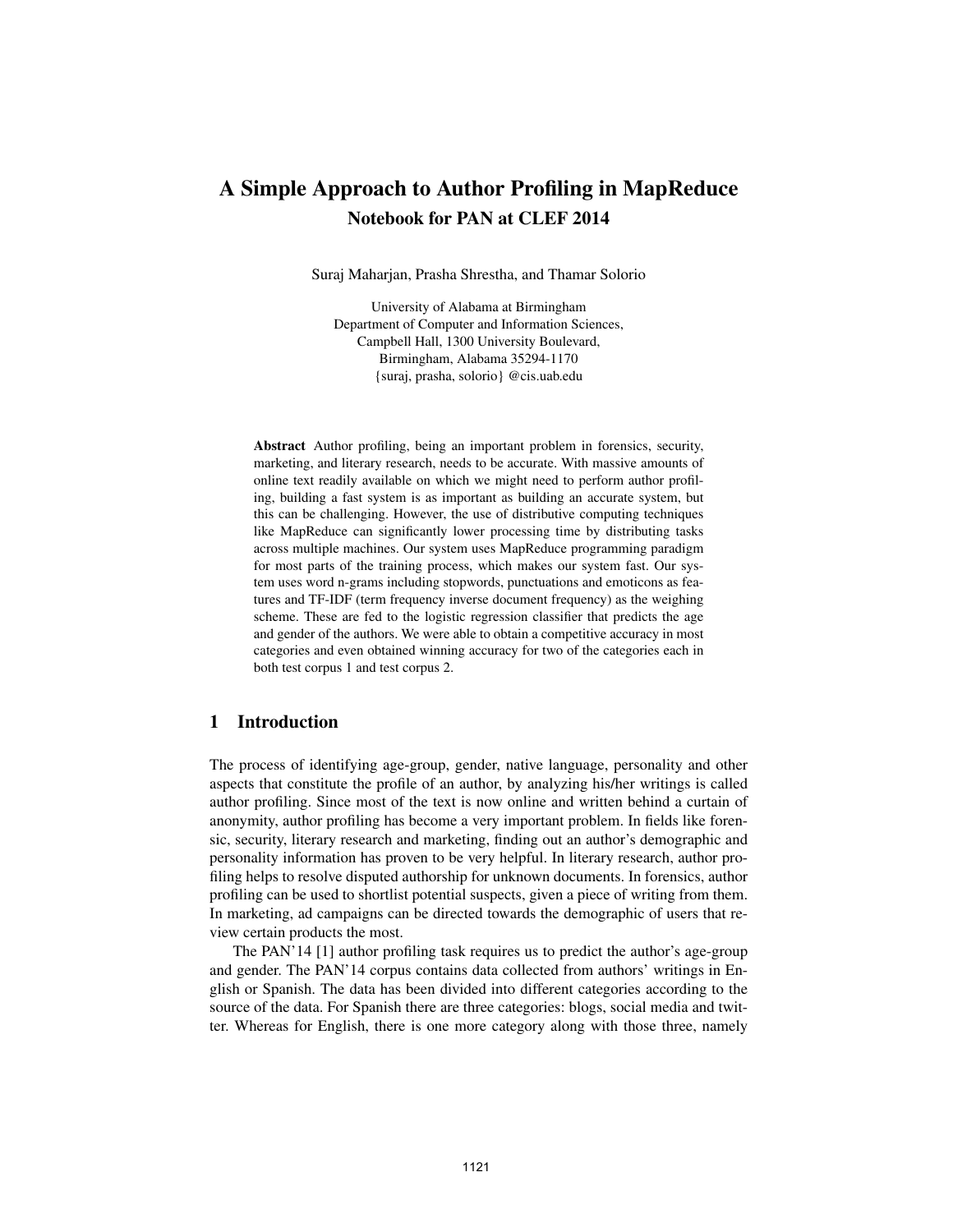reviews. The task is to create a system that can predict an author's age and gender for all these categories when we are given their writings.

Prior work has tackled the task of author profiling by employing a range of lexical, stylistic, syntactic and readability measures. Schwartz et al. [10] used n-grams and LDA topic features to profile gender and five personality traits on Facebook user's data and obtained 91.9% accuracy. Burger et al. [2] used word and character n-grams along with Twitter user profile (full name, screen name and description) as features to determine the gender of the users. They experimented with Naive Bayes, LIBSVM and balanced Winnow2 classification algorithms and found that Winnow was better in both accuracy and speed. Likewise, Estival et al. [3], in addition to age and gender prediction, tried to predict the first language and country of an author. They experimented with different classification algorithms like SVM using SMO, Random forest and rule based learners and concluded that SMO performed the best for both age and gender.

In this paper, we have experimented with word and character n-grams as features. We also analysed the use of five different classification algorithms viz Naive Bayes, Cosine Similarity, Weighted Cosine Similarity, LIBLINEAR [4] Logistic Regression with L2 regularization, and LIBLINEAR SVM with linear kernel. Since feature computation as well as classification can be very slow, we have implemented most our system in MapReduce. All of the feature computation has been implemented in MapReduce, which make our system very fast. We also implemented Naive Bayes, and weighted as well as non-weighted Cosine Similarity in MapReduce. Our code is available for use and extension for people who want to make use of the computing prowess of a distributed system without having to go into much detail about MapReduce.

# 2 Methodology

Most of our training takes place in Hadoop and uses MapReduce. For our training process, we started by randomly dividing the available data into training and cross validation dataset in a ratio of 70:30. The training data was then preprocessed to filter out all the HTML and XML tags. The plain text files thus obtained were then combined into sequence files because MapReduce jobs run faster when we use a small number of large files rather than when using a large number of small files. We then used MapReduce jobs to compute feature vectors.

#### 2.1 Features Vector Creation

Since most of the training data was from some sort of social media, we used Ark-Tweet-NLP tokenizer [5] to tokenize the document because it is well adapted for online text. We retained all the stopwords, punctuations and emoticons as these are important features for the author profiling task. Since any MapReduce job requires key and value, the tokenizer job uses the filename with all the class information as the key and the file content as its value. After tokenizing with Ark-Tweet-NLP, this job generates the necessary n-grams.

After obtaining the n-grams, we compute the inverse document frequency (IDF) count for each token. Based on these counts, we filter out the tokens that have not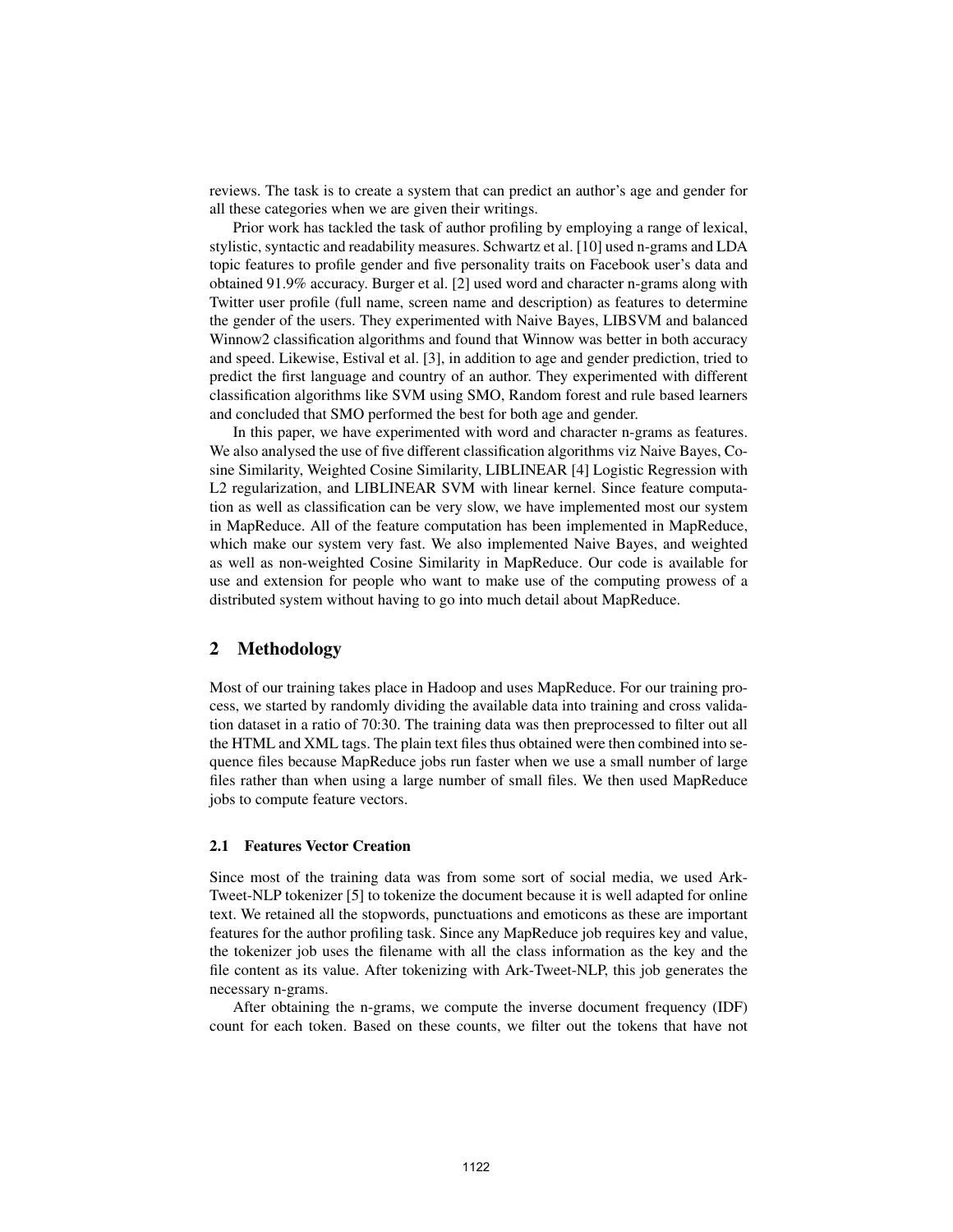even been used by at least two authors. We have an idf MapReduce job to compute the idf. The mapper computes the partial count of each individual ngram and passes them to the reducer, which sums these partial counts to produce the final idf counts. The filter job takes the idf counts and a threshold and filters out all the tokens whose idf score is less than the threshold. Also, this job creates a dictionary file that contains all the unique tokens mapped to integer ids. After the tokens are filtered out, our TF-IDF vector creation job takes in the idf counts and dictionary file to compute the tf-idf scores for the remaining tokens. This map only job outputs a tf-idf vector for each document.

#### 2.2 Training

For training, we tried five different classification algorithms. For Naive Bayes, cosine similarity, and weighted cosine similarity, we created another MapReduce job that computes all the statistics needed for classification. The weighted cosine similarity algorithm multiplies the cosine similarity score by prior probability score for each class. The mapper emits class label as key and tf-idf vector as value. Instead of building separate models for age groups and gender, we considered the problem as a 10-class problem by combining the age and gender classes. The class labels were extracted from the document names and were mapped to unique integer ids. The mapper also emits a special key -1 and a vector that contains partial counts of number of documents with that class label. We used VectorSumReducer provided by Mahout as reducer, which groups vectors by their class id and sums them. For both logistic regression and SVM, we first transformed the tf-idf score vectors into a format as expected by LIBLINEAR. Then we trained on these feature vectors by using the LIBLINEAR command utility.

## 2.3 Testing

The PAN'14 shared task organizers provided us with a Virtual Machine(VM) with 4GB of memory. We could have deployed Hadoop in pseudo distributive mode and ran the MapReduce version of our application for testing. However, it would not have given us any advantage, as the process would run on just that machine, which did not even have multiple cores. Running the tests on Hadoop would thus only add overhead and would make our system slower. So, for testing, we created a normal java application (not MapReduce), that would read the trained models and predict class labels for the test documents. For testing, we need to create test vectors similar to trained vectors. Hence, we applied the same steps as we did for the training data. After the test document was preprocessed to removed HTML tags and tokenized using Ark-Tweet-NLP tokenizer, we generated word or char n-grams by using Lucene<sup>1</sup>.

## 3 Experiments and Results

We setup a local Hadoop  $2$  cluster with a master node and 7 slave nodes, each node having 16 cores and 12GB memory. We are running Hadoop version 1.0.4 and Mahout

<sup>1</sup> http://lucene.apache.org/

<sup>2</sup> http://hadoop.apache.org/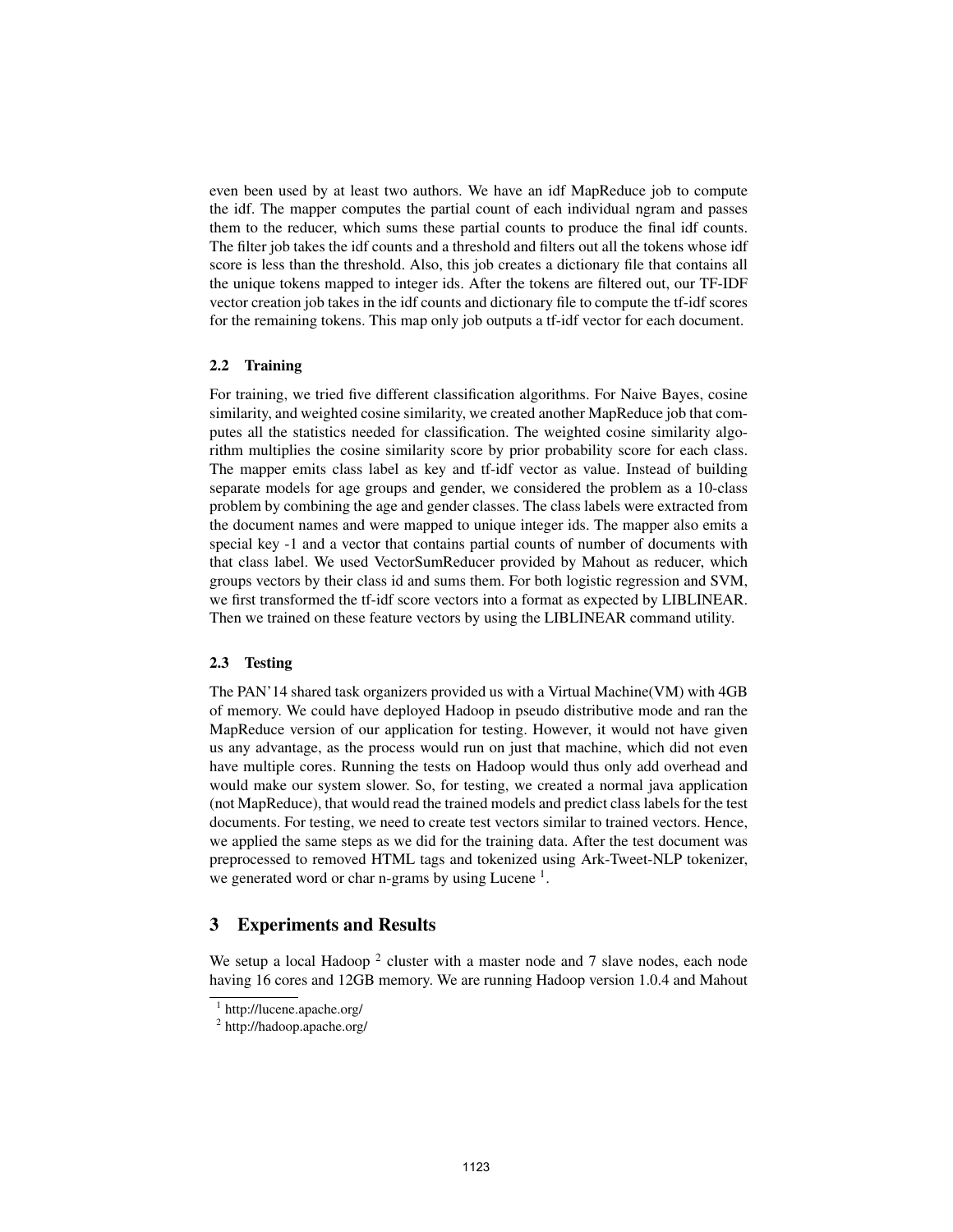version 0.7. Since the data is large, MapReduce is ideal for feature extraction from this data. We were able to finish training in a short amount of time even though the data is large. We were also able to train five different models because we did not need to spend a lot of time for feature extraction. In order to find the best model, we tried different classification algorithms and also compared the use of word vs character n-grams. We also performed experiments to find out if building separate models for different categories: blogs, social media, twitter and reviews produce better results than building a single, combined model for all categories. The test was performed in cross validation dataset, which was obtained by randomly separating 30% of the training data.

#### 3.1 Separate Word N-gram Models for Each Category

Table 1 shows the result for word ngram experiments (unigrams, bigrams and trigrams combined) for cross validation set. Here, we built separate models for the different categories and different languages. So, we ended up with 14 models total. The results show that different classifiers perform better for different categories. Also, if we are to choose a classifier, either Naive Bayes or logistic regression seems to be more promising across different categories.

|                                   | English $(\%)$ |       |       |             |  | Spanish $(\% )$                                                      |       |  |  |
|-----------------------------------|----------------|-------|-------|-------------|--|----------------------------------------------------------------------|-------|--|--|
| <b>Classification Algorithm</b>   |                |       |       |             |  | <b>Blog Reviews Social Media Twitter   Blog Social Media Twitter</b> |       |  |  |
| Naive Bayes                       | 27.50          | 21.55 | 20.62 | 28.89 55.00 |  | 20.48                                                                | 34.78 |  |  |
| Cosine Similarity                 | 20.00          | 23.64 | 19.72 | 27.78 35.00 |  | 26.33                                                                | 36.96 |  |  |
| <b>Weighted Cosine Similarity</b> | 30.00          | 23.16 | 19.97 | 26.67 40.00 |  | 22.07                                                                | 32.61 |  |  |
| Logistic Regression               | 27.50          | 23.08 | 20.62 | 33.33 35.00 |  | 25.80                                                                | 32.61 |  |  |
| <b>SVM</b>                        | 25.00          | 22.28 | 19.80 | 32.22 30.00 |  | 26.33                                                                | 34.78 |  |  |

Table 1. Accuracy for word n-grams for cross validation dataset.

#### 3.2 Separate Character N-gram Models for each Category

Table 2 shows the results for character ngram experiments (bigrams and trigrams combined) for the cross validation set. We again built separate models for different categories and different languages. The results show that word ngrams are better features than character ngrams. In all experiments, we found that the word ngram method beats the character ngram method. One possible reason for this might be that we just considered character bigrams and trigrams. If we had considered higher character n-grams, we might have achieved similar results for both experiments. In addition, different people may have used different spelling for same words when using social media. This might have caused character n-gram not be able to capture the style of authors.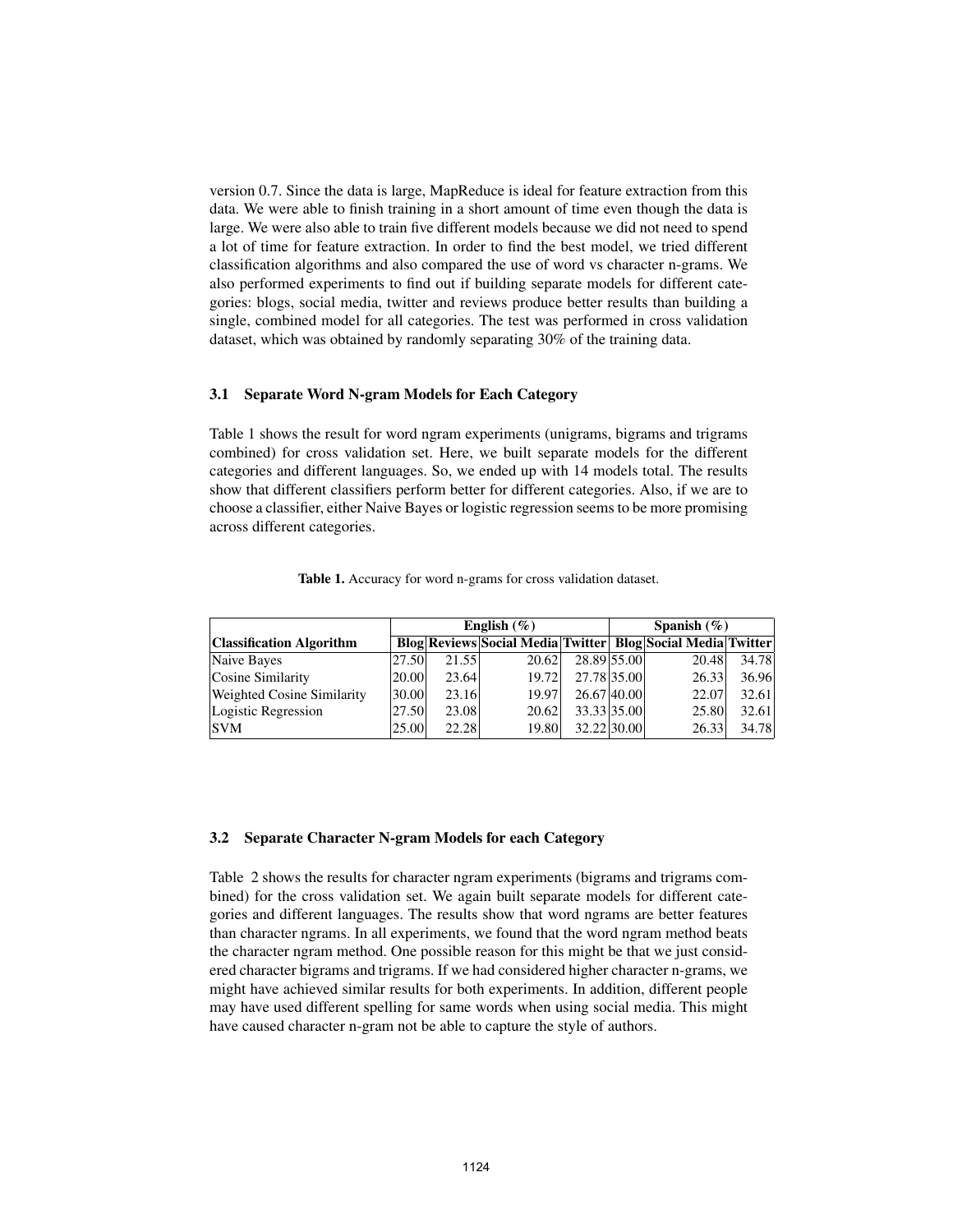|                                   | English $(\%)$ |       |       |             | Spanish $(\%)$ |                                                                      |       |  |
|-----------------------------------|----------------|-------|-------|-------------|----------------|----------------------------------------------------------------------|-------|--|
| <b>Classification Algorithm</b>   |                |       |       |             |                | <b>Blog Reviews Social Media Twitter   Blog Social Media Twitter</b> |       |  |
| Naive Bayes                       | 25.00          | 18.99 | 18.33 | 24.44 40.00 |                | 19.68                                                                | 23.91 |  |
| Cosine Similarity                 | 20.00          | 21.63 | 17.90 | 30.00 50.00 |                | 21.81                                                                | 26.09 |  |
| <b>Weighted Cosine Similarity</b> | 20.00          | 21.15 | 16.78 | 23.33 40.00 |                | 19.68                                                                | 28.26 |  |
| Logistic Regression               | 22.50          | 21.71 | 16.78 | 25.56 35.00 |                | 23.67                                                                | 17.39 |  |
| <b>SVM</b>                        | 20.00          | 20.83 | 15.92 | 24.44 35.00 |                | 23.14                                                                | 17.39 |  |

Table 2. Accuracy for character n-grams for cross validation dataset.

#### 3.3 Single Word N-gram Model for all Categories

Since we already figured out that word n-grams are better at predicting the profile of an author, we decided to use them as features rather than character n-grams. The next decision we needed to make was either to build a separate model for each category or to build a single, combined model for all the categories. Since we had already run experiments for separate models, we built a single combined model next. But we still built two separate models for English and Spanish. Table 3 tabulates the accuracy obtained by running combined model and separate model for the cross validation set. It is clear from the table that having a single model is better than using separate ones. This might be because since all the data has been obtained from some sort of social media, authors might use similar writing styles across all of them. So, having a model trained on all categories or genres performs better than when separate models are trained on each category. We also found logistic regression to be the best classification algorithms for this task. So, our final model uses word n-grams trained on data from all categories as features and logistic regression as the classification algorithm.

English  $(\%)$  Spanish  $(\%)$ Classification Algorithm Separate Combined Separate Combined Naive Bayes 21.21 20.13 23.53 21.04

Cosine Similarity 19.89 17.34 27.83 27.6 Weighted Cosine Similarity | 21.32 18.18 23.98 24.89 Logistic Regression  $\vert$  21.83 21.92 26.92 28.96 SVM 20.99 20.48 27.37 28.05

Table 3. Accuracy for separate and combined models.

## 3.4 Test Results

Table 4 shows accuracy along with runtimes when our final system was run on test corpus 1 and 2 for both languages. Despite using simple word n-gram features, our system achieved competitive results both in terms of accuracy and speed. We ranked first in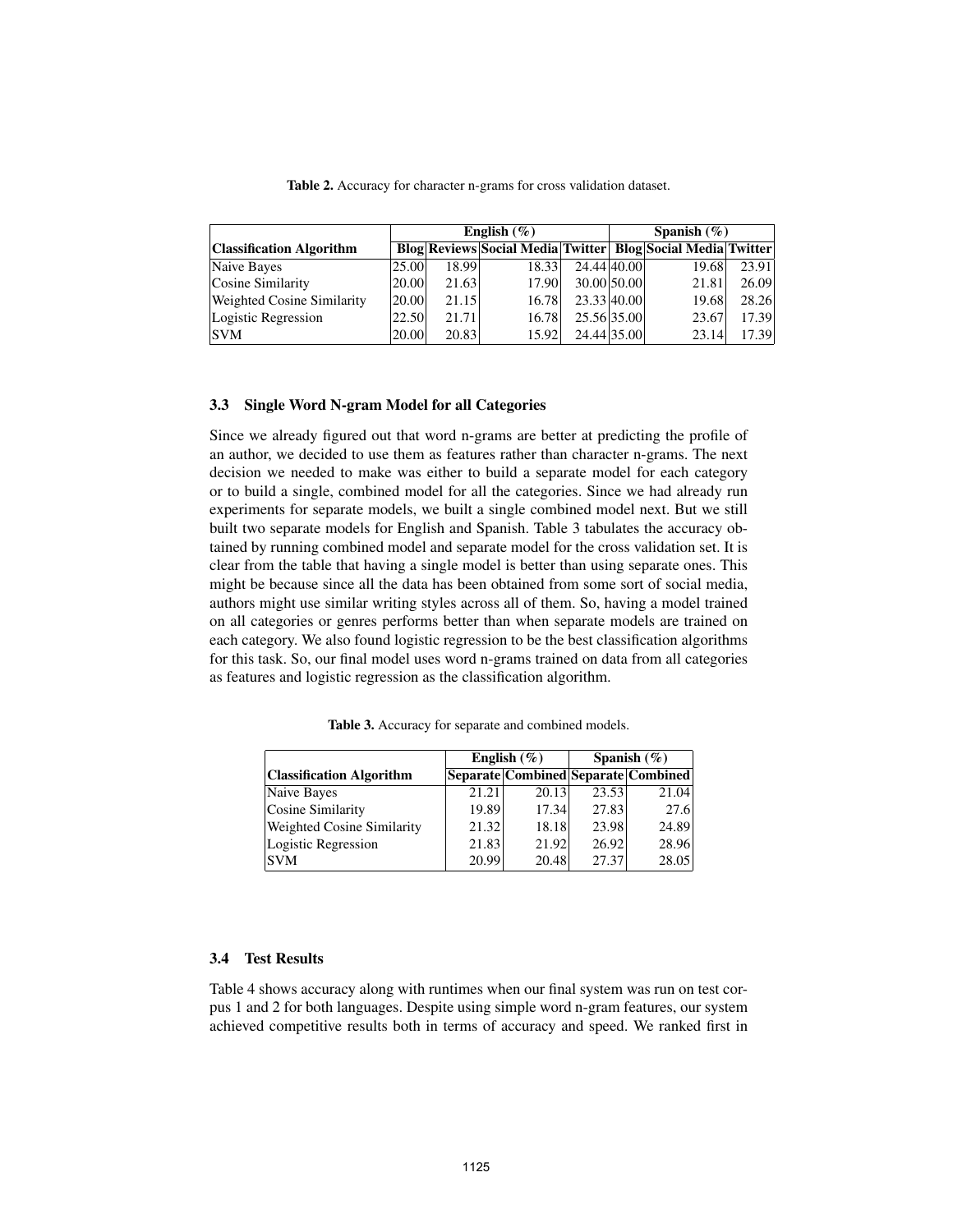spanish-socialmedia and spanish-twitter for test corpus 1 and in english-socialmedia and spanish-twitter for test corpus 2. We were ranked in the top three for most of the other categories as well. This might even indicate that some problems are better suited by simple solutions. For english-socialmedia, which has largest number of test documents, we ranked second in runtime for both test corpora. Our system took 26 minutes to complete the classification. Whereas, some of the other participants took from around 30 to 69 hours to complete the testing. Although even for other test corpora, our runtime performances are quite fast, we could not obtain equally high ranking because we have a huge model that takes a lot of time to load.

|  | Table 4. Accuracy on test corpus. |  |
|--|-----------------------------------|--|
|--|-----------------------------------|--|

|                   |                          | Test 1      |             |  |                            | Test 2 |  |  |                                            |
|-------------------|--------------------------|-------------|-------------|--|----------------------------|--------|--|--|--------------------------------------------|
| Language Category |                          | <b>Both</b> |             |  |                            |        |  |  | Age Gender Runtime Both Age Gender Runtime |
| English           | Blog                     |             | 16.67 25.00 |  | 54.17 00:01:50 23.08 38.46 |        |  |  | 57.69 00:01:56                             |
|                   | <b>Reviews</b>           | 20.12 28.05 |             |  | 62.80 00:01:46 22.23 33.31 |        |  |  | 66.87 00:02:13                             |
|                   | Social Media 20.09 36.27 |             |             |  | 53.32 00:07:18 20.62 36.52 |        |  |  | 53.82 00:26:31                             |
|                   | Twitter                  | 40.00 43.33 |             |  | 73.33 00:02:01 30.52 44.16 |        |  |  | 66.88 00:02:31                             |
| Spanish           | Blog                     | 28.57 42.86 |             |  | 57.14 00:00:35 25.00 46.43 |        |  |  | 42.86 00:00:39                             |
|                   | Social Media 30.33 40.16 |             |             |  | 68.03 00:01:13 28.45 42.76 |        |  |  | 64.49 00:03:26                             |
|                   | Twitter                  | 61.54 69.23 |             |  | 88.46 00:00:43 43.33 61.11 |        |  |  | 65.56 00:01:10                             |

#### 3.5 PAN'13 Result

Since PAN'13 [8] had nearly double the amount of data than PAN'14, we also tested our system on PAN'13 data to see how we do in terms of both accuracy and speed. Table 5 shows the accuracy obtained when we ran our system was on PAN'13 test dataset. Here, we used word n-grams (unigrams, bigrams and trigrams combined) as features, TF-IDF as weighing scheme and Naive Bayes for classification. We had nearly 3 million features for English and Spanish languages. We ran everything from training to testing on our local Hadoop cluster. For English, we obtained better accuracy than that obtained by the contestants of the PAN'13 competition. For Spanish, our accuracy was only lower than that of two of the contestants. For Spanish dataset, when we trained a logistic regression model with L2 regularization with the same features and obtained an accuracy of 44.28% which was higher than that those in the competition. But this was not done with MapReduce. Also we were able to train and test nearly 2.4 GB of data in just 72.12 minutes, which when compared with PAN'13 participants' test runtimes, is a lot less. The total testing time is 2.86 minutes which is faster than the fastest PAN'13 system which took 10.26 minutes to run. These accuracy and runtimes show that our system performs better in both fronts when compared to the systems in the PAN'13 author profiling task.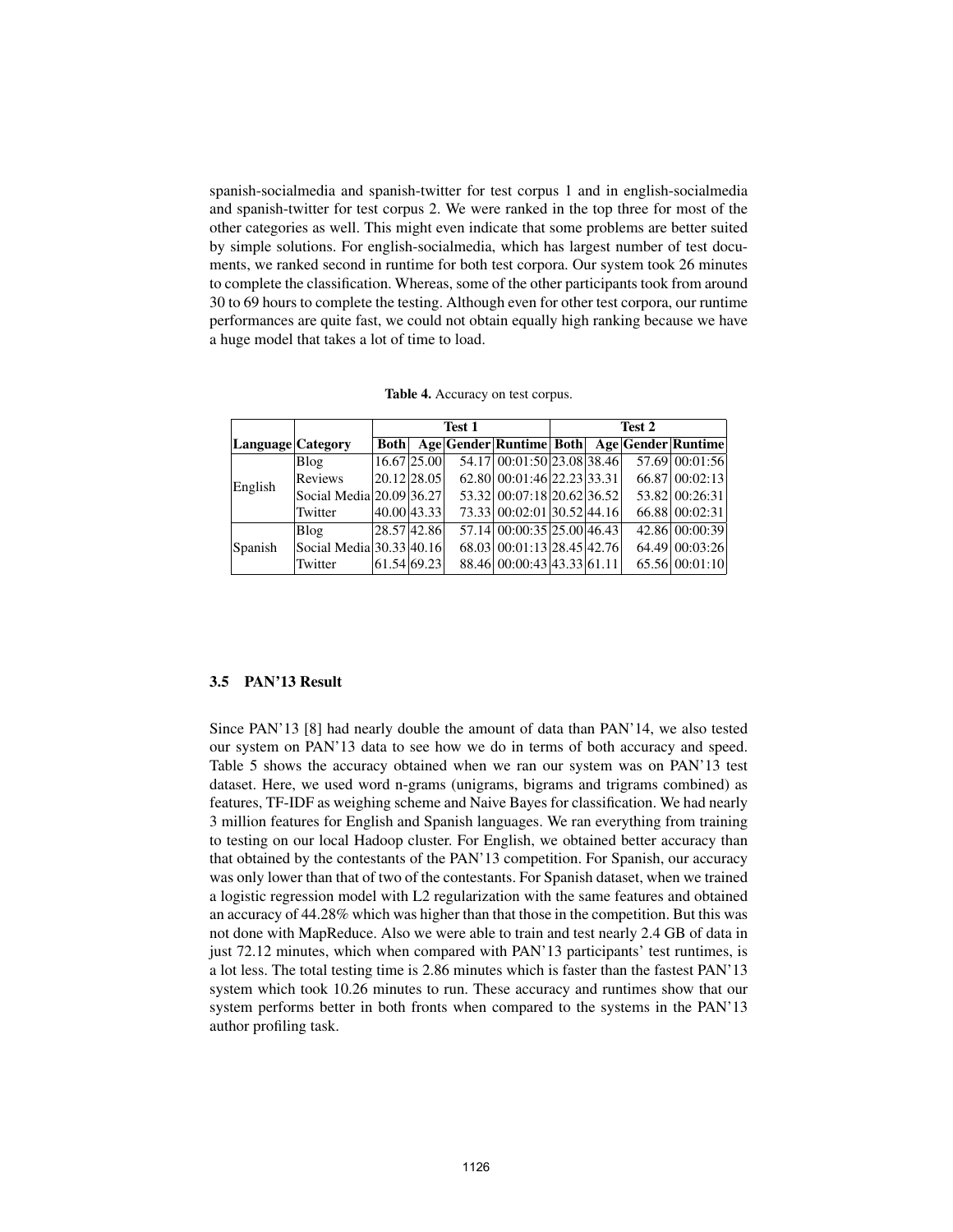|                 |                                       | Accuracy $(\% )$ |             |            |  |
|-----------------|---------------------------------------|------------------|-------------|------------|--|
| Language System |                                       | <b>Both</b>      |             | Age Gender |  |
|                 | PAN 2013 English Best [7] 38.94 59.21 |                  |             | 64.91      |  |
| English         | PAN 2013 Overall Best [6] 38.13 56.90 |                  |             | 65.72      |  |
|                 | Ours                                  |                  | 42.57 65.62 | 61.66      |  |
| Spanish         | PAN 2013 Spanish Best [9] 42.08 64.73 |                  |             | 64.30      |  |
|                 | PAN 2013 Overall Best [6] 41.58 62.99 |                  |             | 65.58      |  |
|                 | Ours                                  |                  | 40.32 61.73 | 64.63      |  |

Table 5. PAN'13 Results.

# 4 Discussion and Conclusion

In the end, we were able to produce a system that performs the author profiling task with good accuracy. We also observed that analyzing word usage seems to be promising for this task. But character n-grams were not as good of features. This might be because people tend to use their own version of spelling for words especially when the writing is informal as in this dataset. Also, stopwords, punctuation and emoticons proved to be predictive features as well. The fact that we produced good results even with such simple features might indicate that some problems are better suited for simple solutions. Due to our model's load time, we were not able to obtain very high rankings for runtime. But this will not be of concern in a practical system because we need to load the model only once. Also, all of the systems in the competition are likely to be supervised classification systems and all of them must have trained a model, which takes a lot more time than testing. But, there is no mention of the training runtimes so we cannot make a comparison. But, since we used MapReduce for feature extraction, our training time was significantly shortened. So, our system is very likely to have less training runtime. Because of MapReduce, we were able to play with different threshold parameter settings in a reasonable amount of time and thus we can say that MapReduce is ideal for the task of feature extraction.

# Acknowledgments

We want to thank PAN'14 organizers and committee members for organizing the author profiling task. This research was partially funded by The Office of Naval Research under grant N00014-12-1-0217 and National Science Foundation under grant 1350360.

# References

- 1. Cappellato, L., Ferro, N., Halvey, M., and Kraaij, W., editors (2014). CLEF 2014 Labs and Workshops, Notebook Papers. CEUR Workshop Proceedings (CEUR-WS.org), ISSN 1613-0073 http://ceur-ws.org/ Vol-1180/.
- 2. Burger, J.D., Henderson, J., Kim, G., Zarrella, G.: Discriminating gender on twitter. In: Proceedings of the Conference on Empirical Methods in Natural Language Processing. pp. 1301–1309. EMNLP '11, Association for Computational Linguistics, Stroudsburg, PA, USA (2011), http://dl.acm.org/citation.cfm?id=2145432.2145568